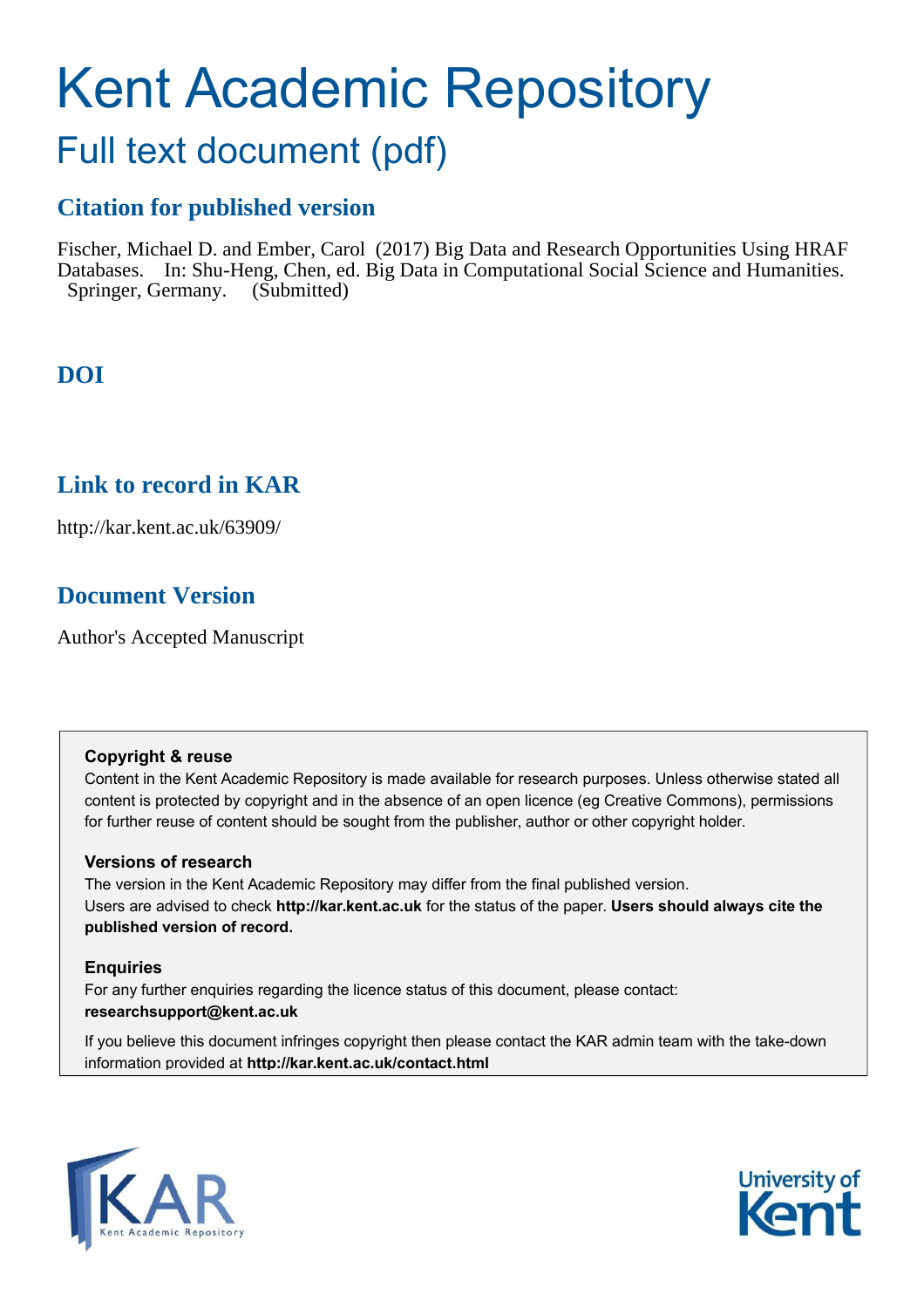Big Data and Research Opportunities Using HRAF Databases

Michael D. Fischer Affiliation: University of Kent, Canterbury, UK and the Human Relations Area Files at Yale University Email: m.d.fischer@kent.ac.uk Phone: +44-771-357-4737

Carol R. Ember Affiliation: Human Relations Area Files at Yale University Email: [carol.ember@yale.edu](mailto:carol.ember@yale.edu) Phone: +1-203-764-9401

#### **Abstract**

The HRAF databases, eHRAF World Cultures and eHRAF Archaeology, each containing large corpora of curated text subject-indexed at the paragraph-level by anthropologists, were designed to facilitate rapid retrieval of information. The texts describe social and cultural life in past and present societies around the world. As of the spring of 2017, eHRAF contains almost 3 million indexed "paragraph" units from over 8,000 documents describing over 400 societies and archaeological traditions. This chapter first discusses concrete problems of scale resulting from large numbers of complex elements retrieved by any given search. Second, we discuss potential and partial solutions that resolve these problems to advance research, whether based on specific hypotheses, classification or identifying and evaluating embedded patterns of relationships. Third, we discuss new kinds of research possibilities that can be further advanced, have not yet been successfully attempted, or have not even been considered using anthropological data because of scale and complexity of achieving a result.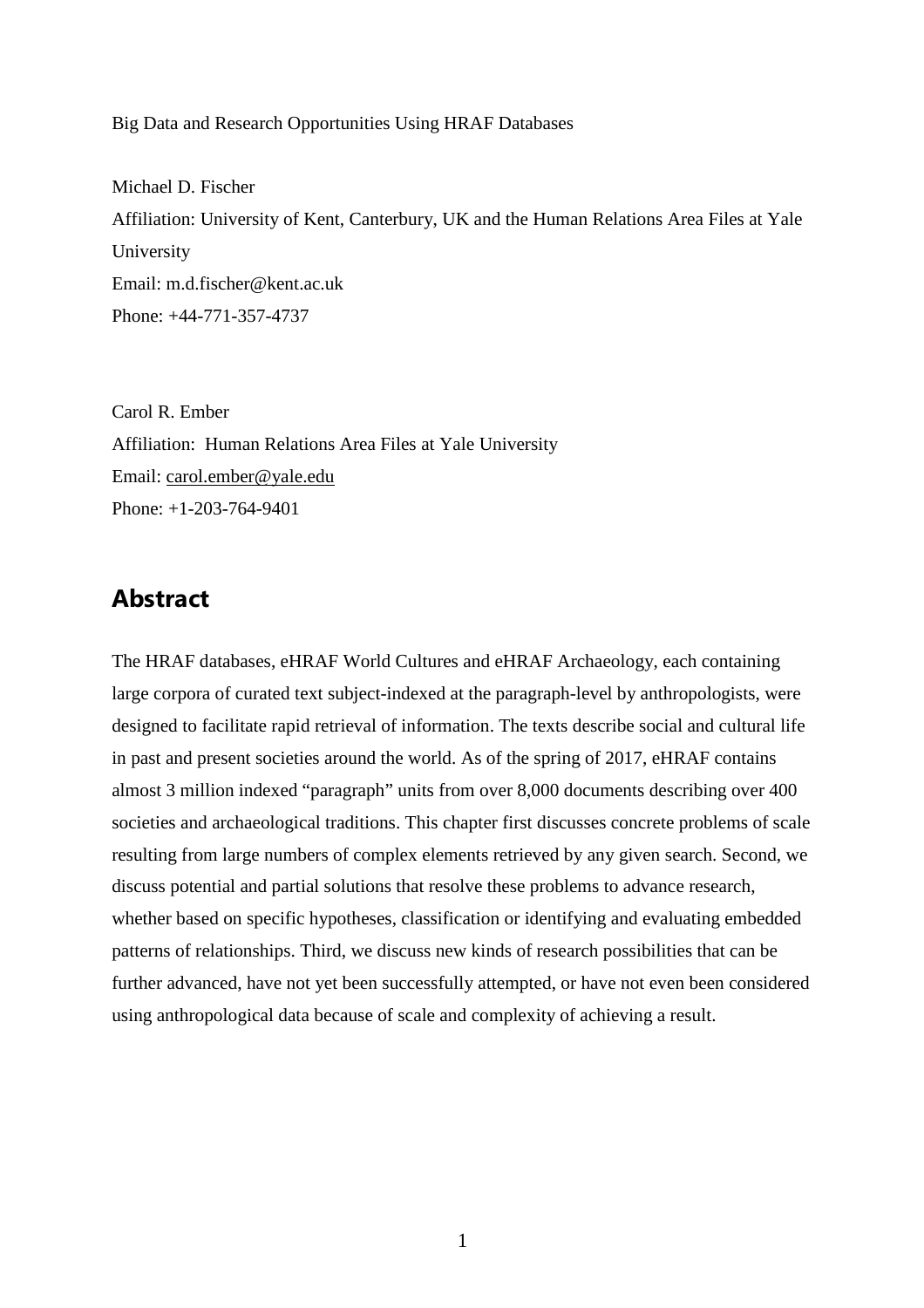## **Introduction**

The database known as the "HRAF Files" in paper was for its time (in the 1930s and 1940s) a technological breakthrough giving scholars unparalleled access to a large quantity of textual and graphic information about the cultures of the world. This paper briefly discusses the initial innovations, the enhancements with online searching (now eHRAF World Cultures and the newer eHRAF Archaeology), and future developments planned. As of the spring of 2017, the two eHRAF databases contain almost 3 million "paragraph" units from over 8,000 documents describing over 400 societies and archaeological traditions.

Before the advent of computers, academics at Yale's Institute of Human Relations, convinced that scholars should study humans in all their variety not just those closest to home, were interested in producing data about cultures of the world that could be rapidly retrieved by scholars in many different disciplines. The basic data was primarily ethnographic in nature; that is largely text information about cultural and social life based on participant observation and interviewing. The pre-computer organized information systems developed at the Institute were a technological break-though and provided a backdrop for the computerized (and now online) versions that supplanted it. It involved the following principles (Ember 2012): 1) use original text so that researchers could make their own evaluations; 2) organize the materials by systematically classifying subjects as well as cultures; 3) use human intelligence to subject-classify at the paragraph level and sometimes sentence-level; 4) make the materials available in one place as a discrete collection; and 5) physically put materials on the same subject by all authors together for each culture.

The first order of business was to develop a topic classification system that could help scholars find similar types of information despite vast differences in custom and terminology used in different regions and cultures, including normalizing the many alternative names for most cultures. To take a simple example, all societies we know of have some kind of dwelling where families live, but ethnographers could use native terms (such as the Navajo term "hogan") or they could use alternative words like "hut," "house," "tent," "pit-house," etc. The HRAF staff decided to create a number of different subject categories pertaining to residences. One, "Dwelling," a subcategory of "Structures" describes residential structures with an emphasis on their physical attributes, such as mode of construction, shape and size, the durability or portability of the structures, or their seasonal uses. In contrast, the subject "Household" focuses on the social aspects of family units, such as typical and varying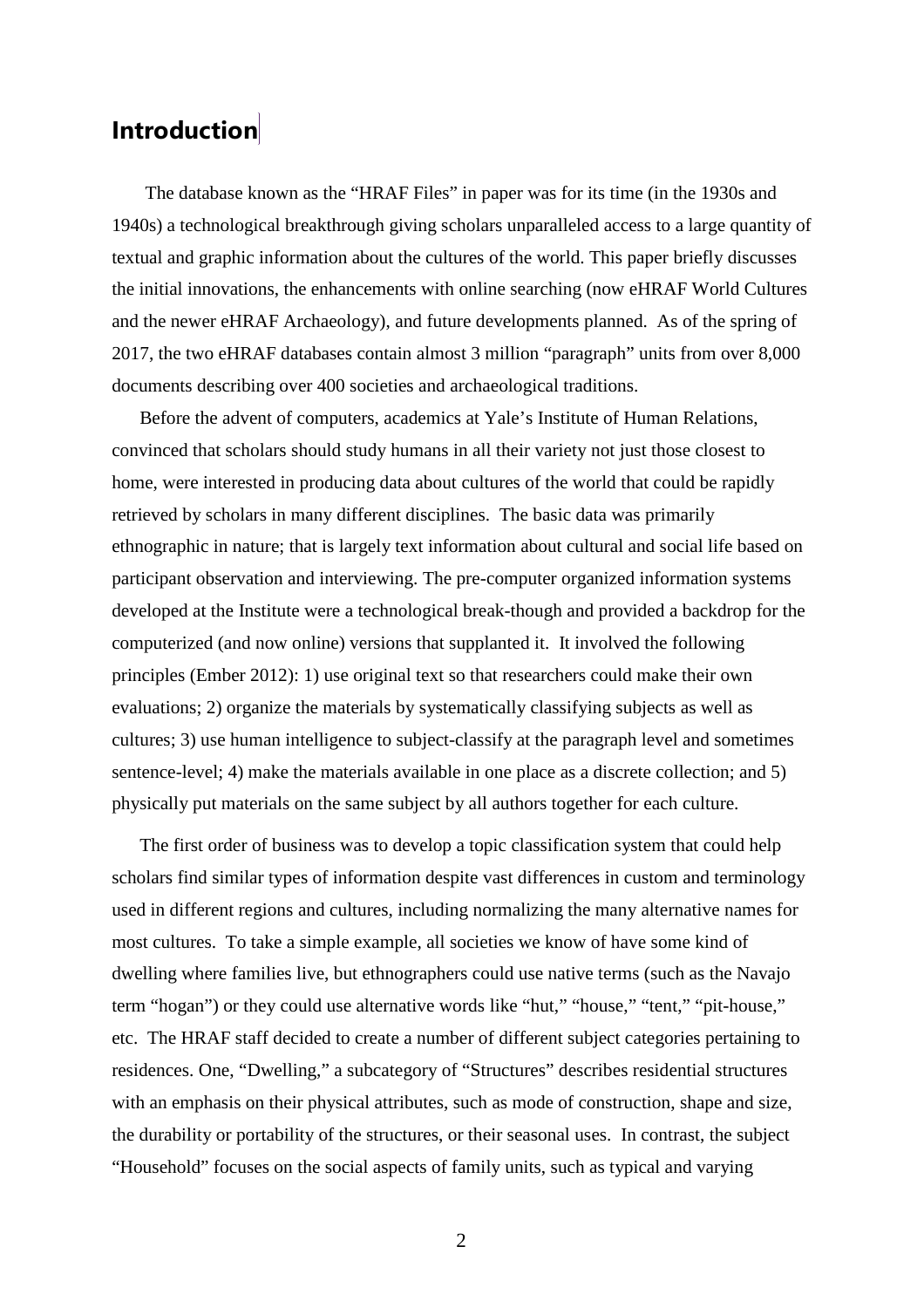composition of households and whether household members live in one dwelling or a group of buildings within a compound. Other categories cover how buildings are constructed or what the interiors are like. Of interest is that the creators of the Outline of Cultural Materials report that they found it difficult to develop a system based on theoretical or preconceived categories; rather they noted that it was necessary to develop the system more inductively through trial and error, that is, after reading a variety of ethnographic materials seeing how anthropologists and other observers organized their materials (Murdock et al. 1950, xix). The result, the Outline of Cultural Materials (OCM), first published in 1938, was revised in print 12 times (6 editions and 6 editions with modifications--the latest print edition is Murdock et al. 2008). The OCM provides over 700 categories of controlled vocabulary to characterize subjects. As a shorthand, all subjects were given three-digit numbers, with the first two digits representing the more general category. (For example, Dwellings is 342, under the broader Structures category of 34\*.) The OCM categories are not just used by HRAF; museums use it to classify their materials and individual ethnographers have used the subjects to classify their own field notes. Although controlled vocabularies are not unique, what is unique to HRAF is the fine level of subject-indexing to the search and retrieval elements (SREs—typically paragraphs). The other classification system, the Outline of World Cultures (OWC) provides a standardized list of the cultures of world; cultures were given alphanumeric identification numbers, generally reflecting the region and country location of the culture. (The first print edition appeared in 1954 [Murdock 1954] and the  $6<sup>th</sup>$  edition in 1983.) The HRAF staff concluded that some of Murdock's regions were problematic, particularly the grouping of Muslim cultures together as "Middle East," even though many were in sub-Saharan Africa. Therefore, in eHRAF World Cultures new broader terms for region and subregions were introduced that were based more on geography.

The actual process of producing the "files", originally called the Cross-Cultural Survey (later referred to colloquially as the "HRAF files," but we use the more appropriate name, HRAF Collection of Ethnography), was extremely labor intensive because it predated not only computers but also copy machines. So, each paragraph had to be retyped using onionskin paper and carbon paper. If a paragraph was about more than one subject it had to be duplicated as many times as it had subjects because of the need to put all the same subject together. Because of duplication needs, the paper version of the files had about 4,000,000 pages of information.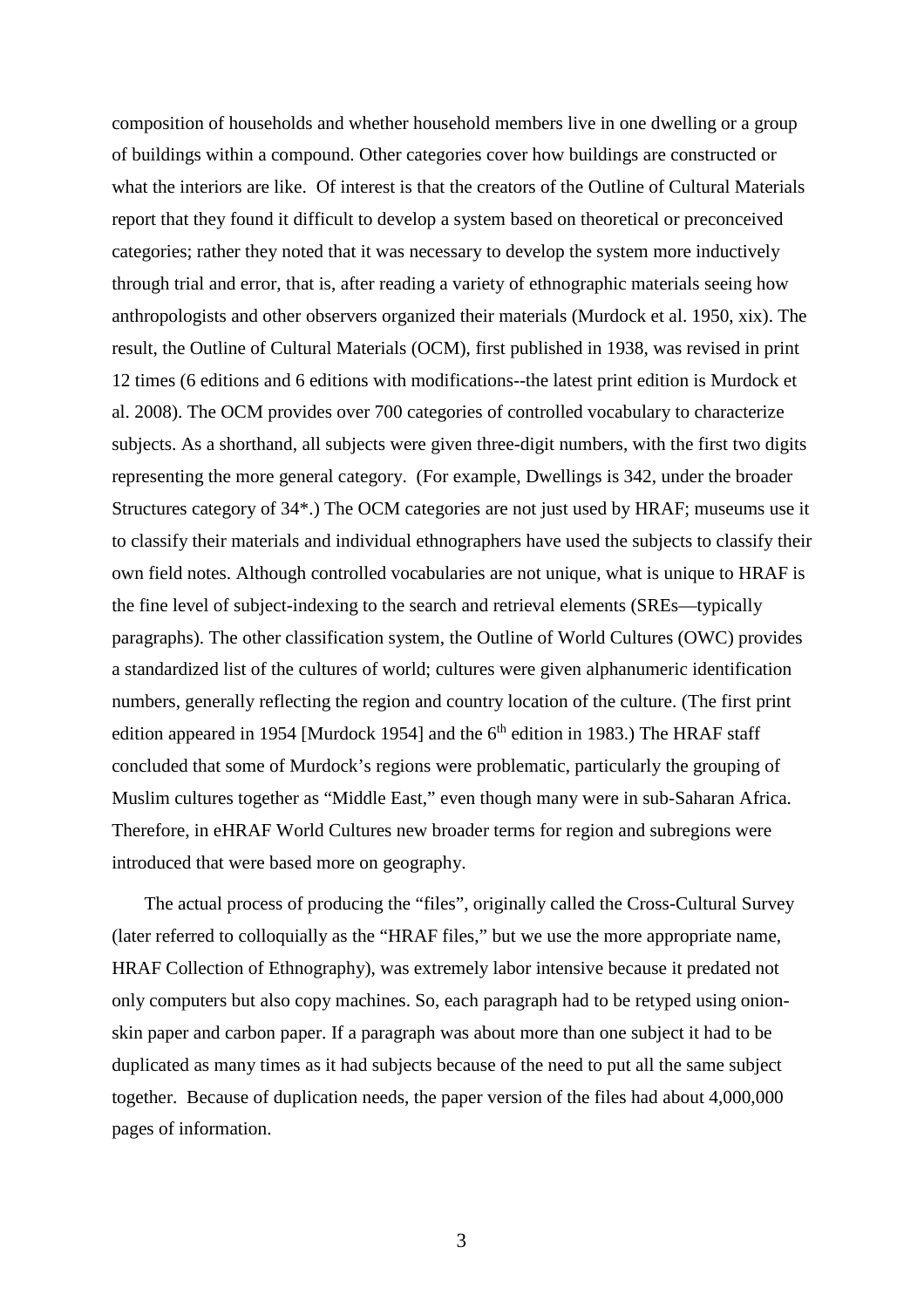The dilemma in any searching method, whether using an analog or digital means, is how to balance the breadth of coverage (i.e., the number of retrieved elements) with the efficiency of a smaller search result. Even with pinpointed OCM subjects, the number of results can be quite large. For example, the category "Dwellings" yields almost 20,000 paragraphs for 292 cultures in eHRAF World Cultures; "Households" has almost 40,000 paragraphs. A few strategies can help narrow the scale. For example, cross-cultural researchers generally test specific hypotheses on smaller samples of societies claimed to be representative and limit their reading for each society to a focal community in a particular time period (Ember and Ember 2009: 76-78). Narrowing to a focal community and time period usually means that only those documents pertaining to the right foci are perused. HRAF has provided aids for this, such as marking the documents that match the foci for the Standard Cross-Cultural Sample, a commonly used cross-cultural sample (see

http://hraf.yale.edu/resources/reference/sccs-cases-in-ehraf/). Specific hypotheses usually mean that a researcher can narrow the scope of a search to fewer paragraphs. So, for example, a researcher may be interested in the size of dwellings and how size varies with different aspects of social structure (Divale 1977, M. Ember 1973, Porčić 2010, 2012).

Another strategy (possible in the online eHRAF databases) is to narrow searches by combining subject categories or narrowing by adding keywords. For example, if you want to know about family household and dwellings and you believe they are likely to be described in the same paragraph you can ask for both categories in the same advanced search (this narrows the number of paragraphs to about 1500 paragraphs). Adding keywords to the search works well if there are only a few commonly used distinct words or phrases. If you are interested in the size of dwellings you can add the keywords "feet" or "meters" to narrow the Dwelling subject search. However, keyword searching is problematic when too many multiple terms describe the same construct, making it almost impossible to include all the appropriate words.

Also problematic is when a subject of interest does not fit neatly into one or two OCM subject categories. In a current project, we (Ember and colleagues) are trying to measure the "tightness" or "looseness" of cultures from ethnographic descriptions. This is a broad concept that involves assessing the degree to which there are strong and pervasive norms as well as expected punishment for norm violations (Gelfand et al. 2011). Many broad subject domains have to be examined (e.g., offences and sanctions, norms, sexuality, marriage, gender, socialization) and the volume of material is so large that researchers sometimes have to spend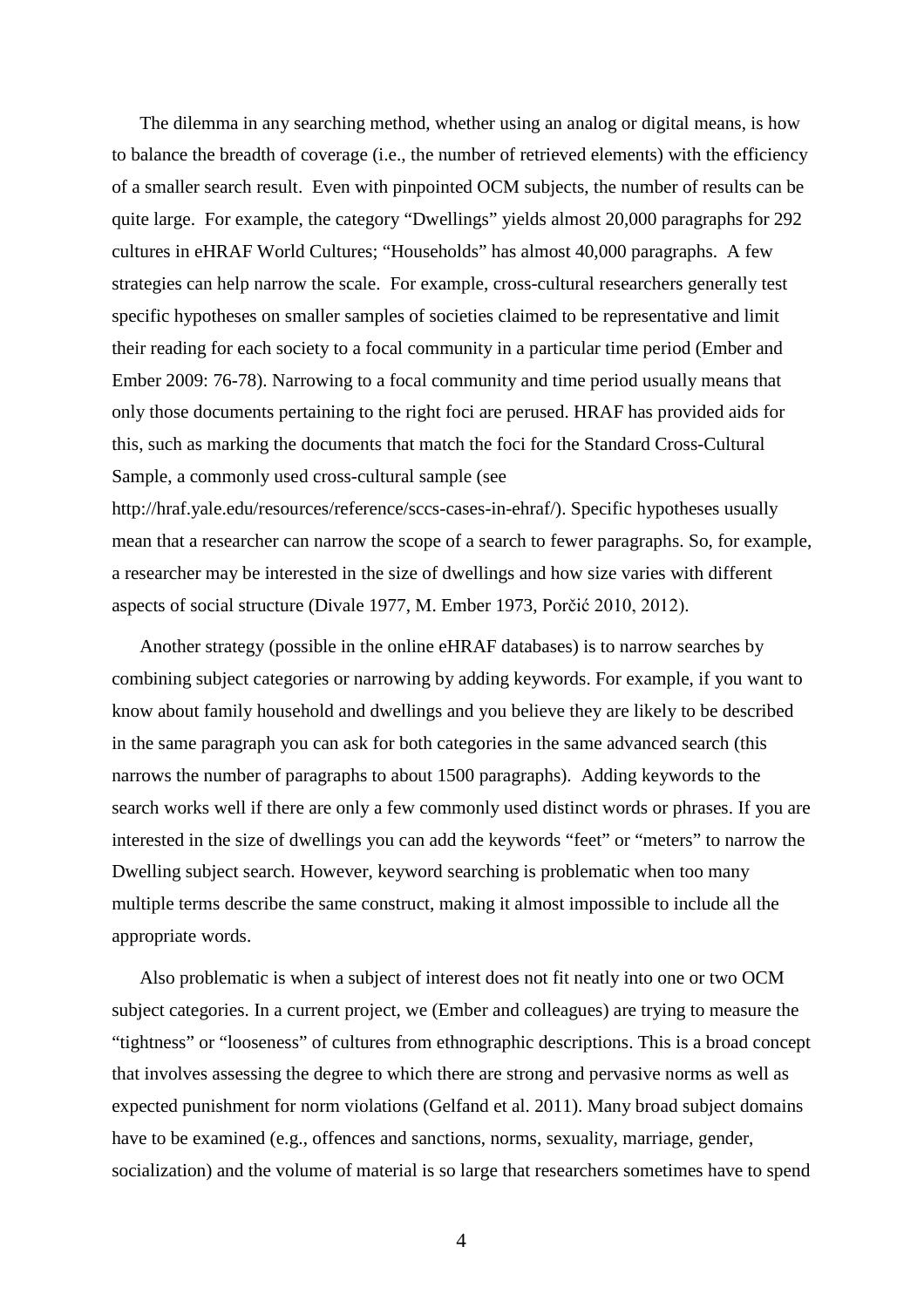a week reading the material for each society before they can assign specific values to the various "tightness/looseness" measures ( a process called 'coding' in cross-cultural analysis).

 Although the HRAF files greatly facilitate qualitative and quantitative comparative research, especially compared to the time it would take to collect all the books, articles and manuscripts and then find relevant material, the quantity of data returned in search results is still often problematic. It is relatively easy to retrieve relevant text, and being able to collect together all relevant text from multiple sources greatly expanded the capability of researchers to do meaningful comparative cross-cultural research. However, HRAF is embarking on using 'big data' methods to develop a range of post-processing tools and methods for the returned text to expand researcher capacity once again, and thus make detailed cross-cultural research attractive to a wider range of researchers within and outside anthropology. Although the size of the HRAF collection is not extraordinary with respect to some 'big data' datasets, just a few gigabytes, the structure is heterogeneous and complex and most of the relevant information must be extracted from ordinary document text.

## **Addressing Problems of Scale in New Ways**

As indicated above, one of the main problems that scholars face is having too much material even when it is narrowed by OCMs and/or keywords. HRAF is currently developing a system where researchers can store a personalized set of preliminary results in one or more "notebooks," that can be returned to as often as needed. An initial search for a subject may be large, but the notebooks will have additional tools of selection besides deleting or adding paragraphs or adding keywords to refine a search. These include: 1) searching within collected materials in personalized notebooks with topic maps and summarization services; 2) after identifying some critical paragraphs using computer algorithms to find "paragraphs like this"…; 3) developing computerized auto-coding or interactive computer-assisted coding that might assist in developing post-hoc sub-categories (variables) with normalized values for analysis .

One approach to improving this situation that HRAF is experimenting with is leveraging the OCM classification to produce more nuanced topic-maps for the documents that can be used not only to expand capacity to search for information, but also to interpret the information within. The OCM was developed to support particular approaches to research,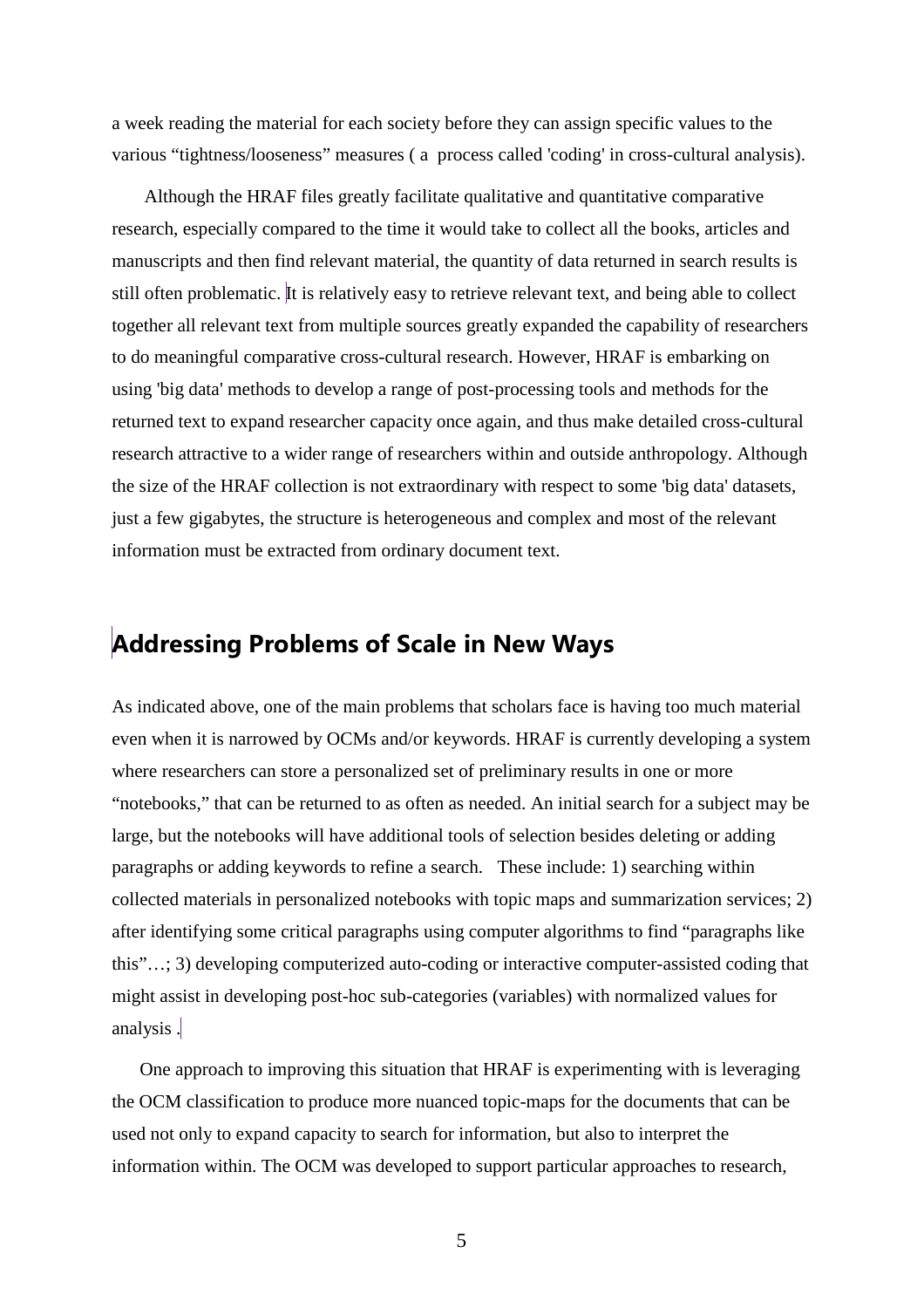and has, indeed changed over the years to reflect changing research priorities. However, it is more pragmatic than theoretical in design, beyond the broad theoretical principle of comparison that stimulated the original collection of the data. The categories used in the classification represent the broad topics that anthropologists and others have found productive, based on the theoretical and practical aspects of the ethnographic literature and its applications. Topic-mapping is local to whatever specific collection of ethnography it is applied to, and will vary depending on the corpus. A topic map of the entire collection will be different from topic maps of individual documents (or groups of documents), which will be different from topic maps derived from the results of a search. These differences can be leveraged to identify the gravity of particular topics at the different levels of mapping (terms gain 'gravity' when these also appear in prior and/or subsequent search units).

Among other things, topic mapping improves results from searching for keywords, but also helps identify sections that are strongly correlated with a keyword. For example, in Figure 1 a query for 'oxen' is made in Paul Stirling's field notes (not currently in eHRAF, but smaller in scale and useful for developing services for dynamically identifying topics) in an application which returns results based on topic maps associated with the English term 'oxen'. This expands the results from an initial 5 instances to 65 instances, including several instances where Turkish terms for oxen are used. Of the 65 results the majority (52) were directly relevant to the search term, although the term did not actually appear in the text, and the remainder were of secondary relevance in the context of the whole search results in that they answered questions that arose from the other results relating to land usage, alternatives etc. The additional 60 notes are produced because there are topical relations in the oxen notes that can be satisfied by these additional notes. As the topic map in Figure 1 shows, these contextualize the specific notes relating to oxen. Although primitive, this illustrates the potential applications of text mining for secondary research from archived resources.

 $\overline{\phantom{a}}$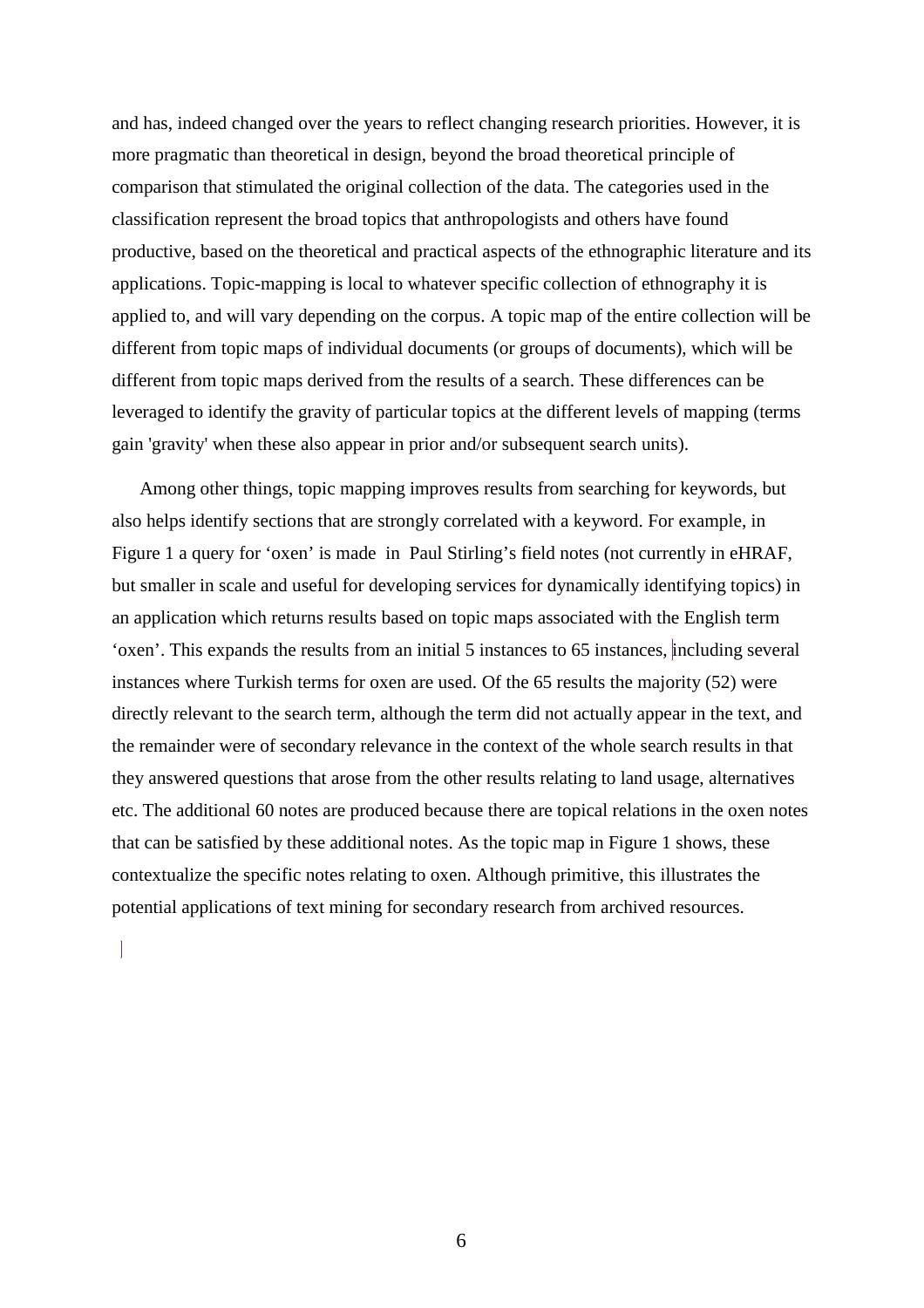#### **Demo: Topic Search for Fieldnotes Service**

Keywords select references. Click on References to add to list. agriculture animals brothers buying oxen capacity of oxen conversations db furnishings house land dispute land tenure land utilisation oxen crucial oxen for sharecropping OXen price sharecropping tractors village administration village conversations Search: Paul Stirling's Fieldnotes 1949-1986 : **Note Text** Oxen

Keywords Search Fieldnotes Restart

Search Results: 65 references: stats based on 65. Showing: 7 Search Terms: Text=Oxen

#### Sakaitutan 7/9.3.51.. Note: 58n.

7/3 (Enver) 1 çift {pair of oxen etc.} can plough 60 dönüm (30 p.a.) c.f. 28/6 p.145 Anonymous - good land; 300TL vermezler { would not sell at}(per dönum) En ucuz - 100TL per dönüm Village land in this village goes up to 1,000TL per dönüm Enver wanted to buy land from Anonymous (? Hidayet) to build a house - 300, 400TL vermezler. Anonymous has bought land on the other side of çayır {meadow} for a house.

9/3 3 öküz used for a pair, 1 resting, 2 working. Notebook:1949-51\_Vol.1J.fnc pp.142.

#### Sakaltutan 2.5.51.. Note: 58r.

2/5 Ploughing and oxen working. Piles of earth

Figure 1. Topic Search for Oxen in Paul Stirling's Fieldnotes

Topic-mapping, combined with the returned text and publication metadata, can also assist in creating narrative or structured summaries of a set of search results, where different parts of the summary link back to the search results responsible for that part of the summary. This leads to the prospect of a 'search by abstract', where a single abstract is produced for each search , and subsequent searches can take place based on selected portions of an abstract which retains a record of the sources contributing to each portion. Related, but more easily achieved, topic maps in conjunction with OCMs can support a 'search by example' approach, where selected entries are used as a basis for identifying similar entries from across the database.

Another development planned is the ability to do some data mining of the eHRAF corpus. We will develop topic extraction techniques ("text mining") interactively, that is, in conjunction with directed research questions. Text mining refers to the use of computational methods to extract significant terms and relations between terms from segments of text. Textual words are compared with those from a larger corpus of texts to derive measures of similarity. (The most common method is to use vector comparison methods, such as cosine similarity. These are tuned by transformations, stemming, and other techniques to find similar text segments by the closeness of the match.). This can be further improved through leveraging the OCMs, which make it possible to 'mine' specific categories in the collection, and by using topic maps, either those local to each OCM, or collectively.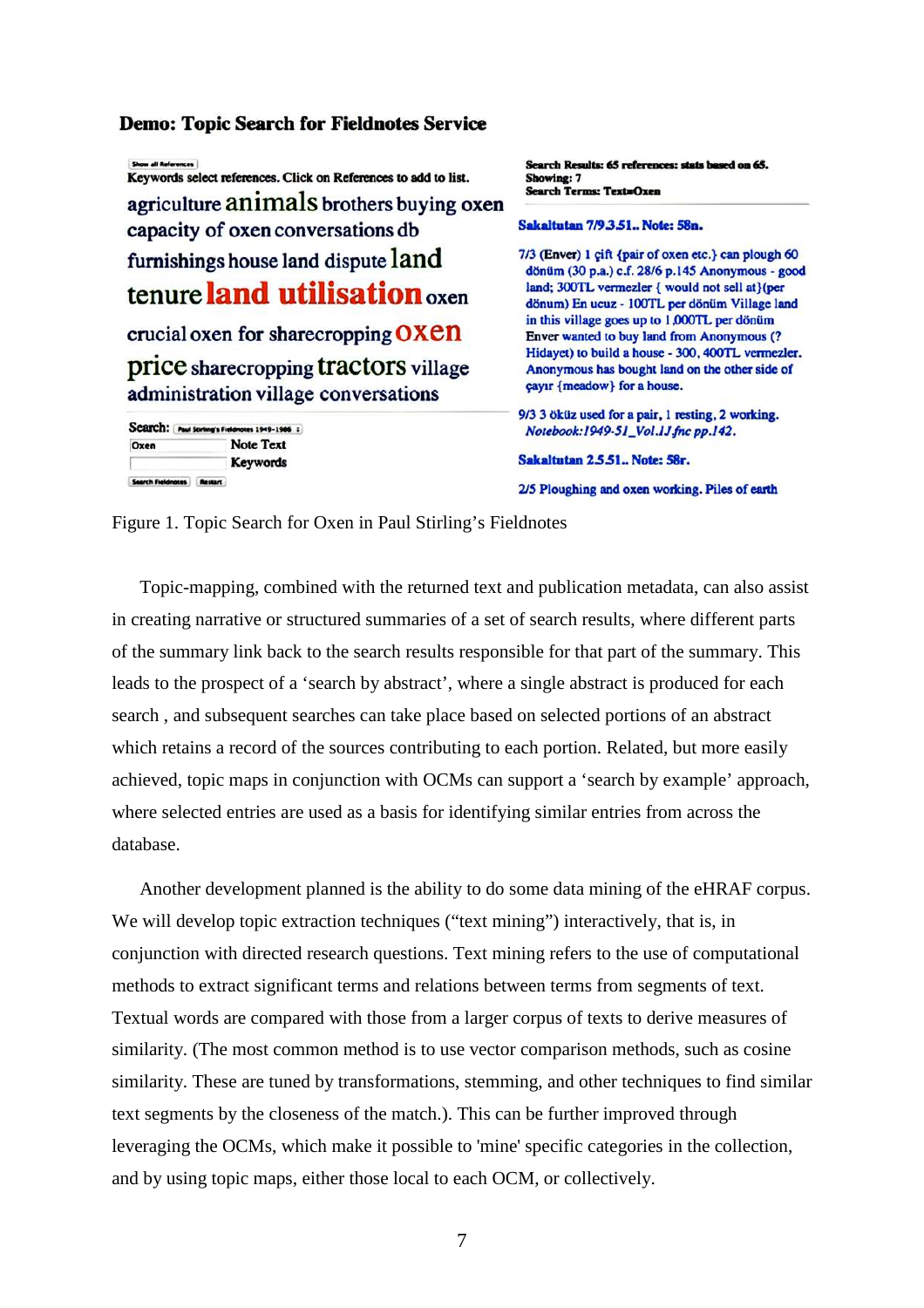Why is interaction important? Although general ideas about the content in terms of contextualized "themes" can be "automatically" derived, these just provide an overview of themes and their relationship to other themes. Research inquiry usually requires more directed, contextualized searches. Our approach is to work from these more general topic maps to identify segments of text (paragraphs, sections, pages, user selections, etc.) that the researcher identifies as pertinent, to classify and transform these into a pattern that can be matched against other text segments for similarity. Effectively, we leverage the intelligence of the researcher to identify textual environments of interest; we can then identify similar segments without needing a high-level semantic interpretation. The researcher can also refine the search by pointing to subsets of passages that are most relevant. False positives are possible, but the aim is to reduce the matches to a manageable number. Results may be improved by the use of stemming algorithms to reduce words to their core part—for instance, "food," "foods," and "foodstuffs" become "food."



Fig. 2. Concept Network for Ritual in a sample of American Anthropologist articles 1940- 1960. Nodes can be clicked to reveal source segments.

We have applied this approach successfully to text mining academic articles from the *American Anthropologist* (AA) for 1950-2000. Figure 2 shows examples of topical domains from the AA produced in a prior EPSRC/ESRC project, Genealogical Relations of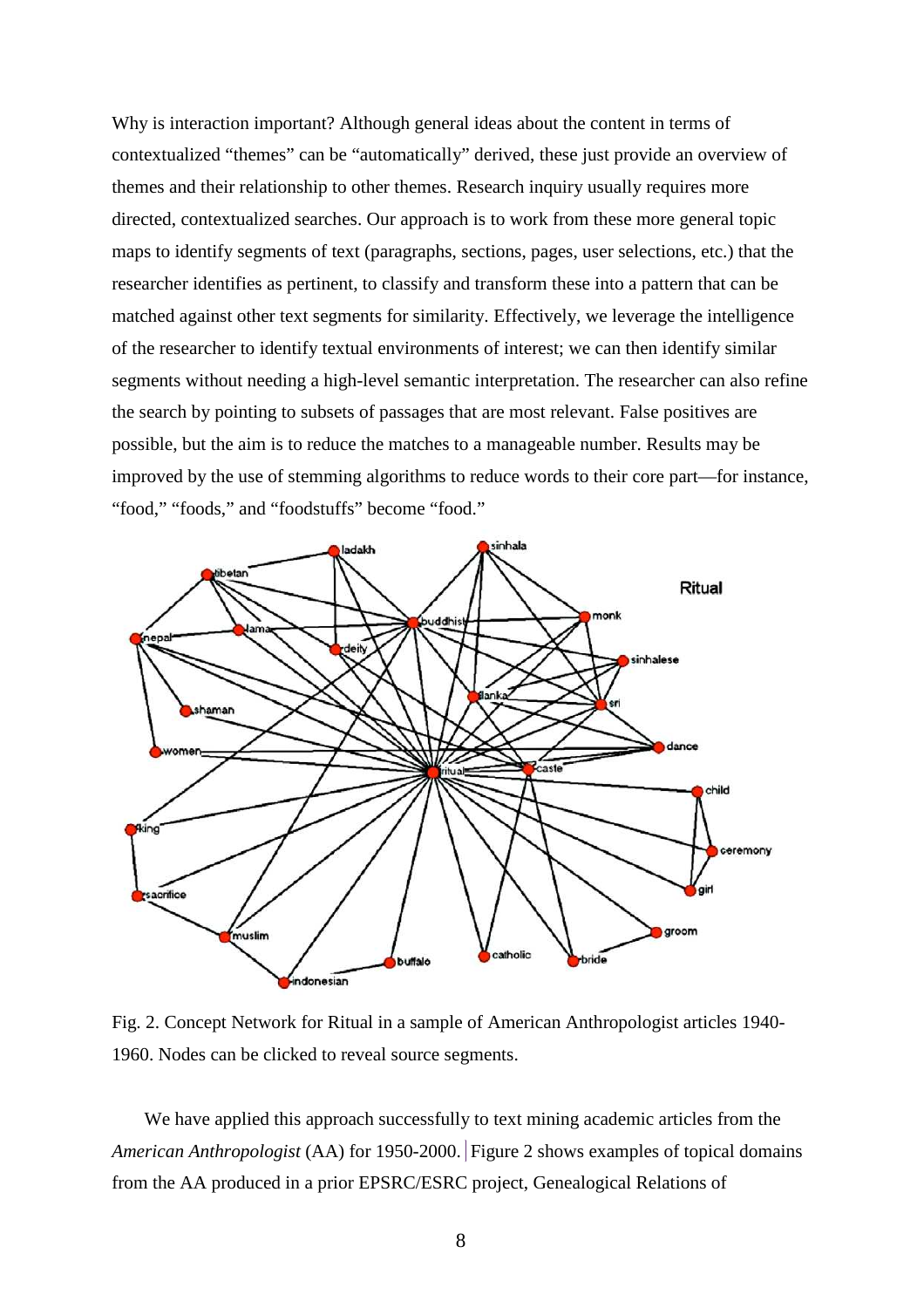Knowledge (GROK). However, articles are highly contextualized around a topic, have fairly clear sections that can be identified, and progress thematically. As we discovered in recent exploratory work, ethnographic monographs, although formally having general sections, cover many topics repeatedly throughout the text without distinct sections or progressive development, which is even more characteristic of fieldnotes. Fortunately, we have developed an algorithm for segmenting ethnographic texts that appears to overcome some of these problems by looking for "runs" of basic relevant patterns in paragraphs within the text and then applying the previous algorithms to these newly derived segments.

With a text-mining resource we could ask questions such as: How has topical interest changed over time? Do different types of authors describe different things? Do subjects described vary by region of the world? If we added additional metadata to the text search and retrieval elements, such as the gender of authors, their nationality, their research training, then we could ask: Do male and female ethnographers describe different topics? How does nationality of ethnographer affect areas described? Does research training matter?

## **Moving Forward on Re-use of Older and New Ethnographic Data**

Databases like eHRAF World Cultures are aimed at facilitating re-use of largely previously published ethnographic information about the cultures of the world, but HRAF, which relies primarily on institutional memberships, has only been able to produce a subset of the ethnographic information potentially available. A major limitation is the costliness of human subject-indexing to the paragraph-level. There is much more information out there- published, unpublished, and on-going—that could be studied. Frankly, the re-use value of ethnographic data is high but hard to achieve. There are efforts, which we will describe shortly, that we will try to undertake at HRAF to be able to more efficiently process materials and maximize re-use of existing material, but we also need to enable others to process their own ethnographic materials (see "Towards a Services Platform for Broader Re-use") if we are ever going to be able to scale-up.

Before describing those efforts, we will discuss some general issues regarding the goal of putting disparate ethnographic materials together. The main issue is arriving at interoperability across varied ethnographic sources and other kinds of data, quantitative and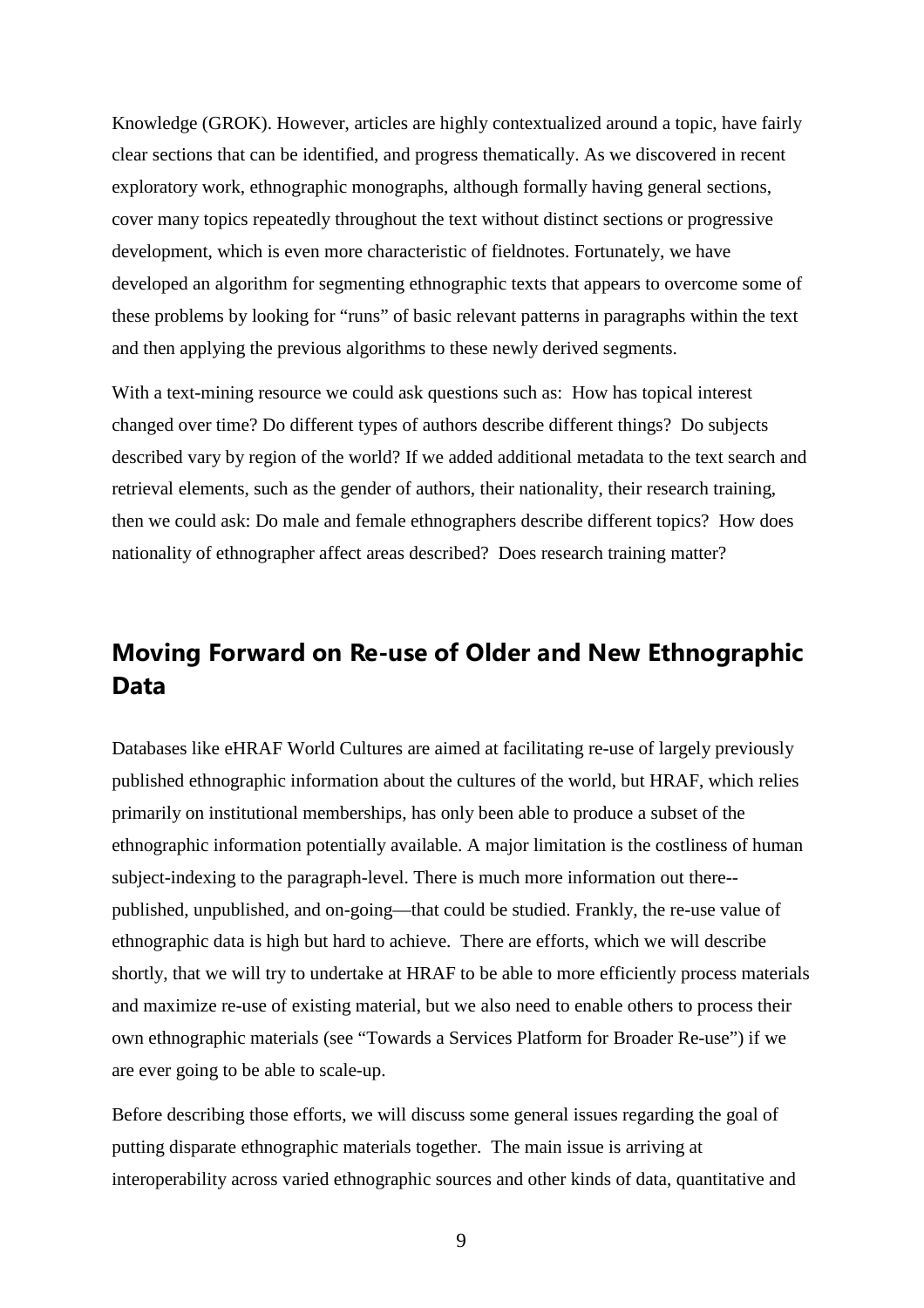qualitative. Ethnography, as a form of reporting physical and cultural data relating to societies, was founded around strong comparative principles and data collected across populations and/or societies. Thus, ethnography was always intended to have considerable value for re-use purposes as scholars and policy makers ask broad or narrow questions about similarities, differences, and changes in human populations. But although the goal was broadly comparative, the heterogeneity of data across time and within and across the various cultural branches of knowledge, is considerable and interoperability presents considerable challenges. Understanding the range of data and the logical possibilities for interaction is critical and yet is under-addressed in the literature.

Broadly speaking, there are three commonly understood types of interoperability: 1) structure and/or format conventions - the form in which data is represented (syntactic ); 2) meaning - what does the data represent and why and how does it represent it (semantic); and 3) what we can do with a data set - the models and/or interpretations a data set supports and how these are constructed (pragmatic). After explaining these types of interoperability, we outline some steps HRAF is taking to increase interoperability.

Syntactic interoperability requires that we can identify individual records, groups of records (if any) and their relationship, and individual data items and the encoding of data items. Any metadata associated with individual data items or groups of items would be included. The interpretation of items or records is not an aspect of the syntactic specification. Specific algorithms to do many of these syntactic conversions are becoming widespread. However, much irreplaceable legacy research data is buried in unsupported, and often oneoff, file formats and data layouts. Development of more general tools and services that "open" these for future use will make valuable and often irreplaceable data accessible, and help ensure future pathways to automate "rolling over" data from format to format as digital infrastructure inevitably changes. Likewise media dependencies, for example, legacy data held on media no longer well supported (e.g. paper, card decks, tape of any kind, floppy disks, older hard disks, some CD formats) are a matter of urgency and must be transcoded in the very near future.

Much of the data that anthropologists collect is not suited for representation in simple flat files; indications of complex contexts are as much a part of a dataset with respect to description and analysis as the data items themselves, and complex structures and relationships cannot be easily represented as a simple flat "row and column" type database.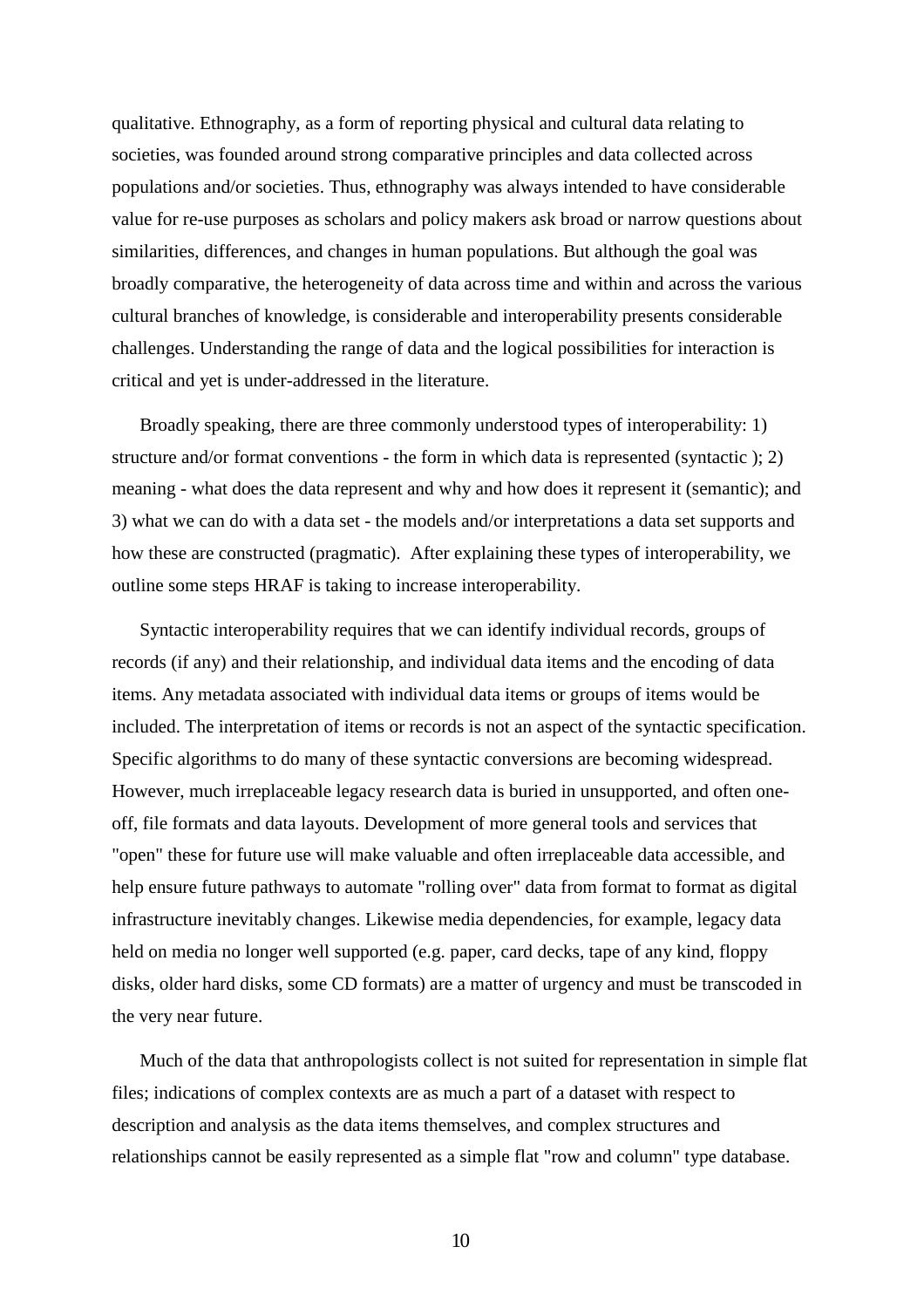So data organization, and related metadata, is often multidimensional, taking forms that can be represented in trees, graphs or other relational abstractions. Additionally, metadata is used to relate how higher order classifications, inferences or transient references might be represented and processed. Semantic services are usually built on new layer of metadata applied to a "flatter" syntactic metadata layer.

Semantic interoperability for datasets is not as straightforward as syntactic interoperability. Whereas syntactic conventions allow us to differentiate data items and recover metadata relating to these, semantic operations are required to identify similar data items between datasets. One traditional method uses a codebook describing each variable and its possible instantiations in the data set. Similarly, the most common means of supporting semantic interoperability between digital datasets is through associating metadata with each data item and value. Metadata is usually (but not always, as for XML) maintained apart from the data itself, serving as a kind of template for a class of data sources, rather than a descriptor for a single dataset or individual data items. Most people are familiar with simple metadata, such as that for a publication in bibliographic record, where slots are specifically designated for particular roles or states; author, title etc. Metadata includes syntactic information regarding how data will be organized in addition to providing a label for a slot. The goal for semantic interoperability is to relate the items between datasets to link similar items. For interoperability, information must also be available relating the possible values for data and how these relate to each other. For example, for the simple variable 'age' one dataset might relate this in years, another years and months, and a third corresponding to the set {child, adolescent, adult, elderly}. With conversion, the latter will clearly not be equivalent to the former, just comparable.

In the case of ethnographic data, such as that processed by HRAF, while there are often tables of synthesized aggregate data, the majority of the data is natural language text (the majority in English) organized into conventional structures associated with published material. Syntactically, this makes it fairly easy to put a range of material from different datasets (individual documents) into a common form, particularly with sufficient metadata relating to elements of publications, and a relatively robust XML schema that can represent a wide range of publication formats.

Although some of the publication metadata has a semantic definition, relating time, place, and society, the substantial semantic metadata HRAF has added are the Outline of Cultural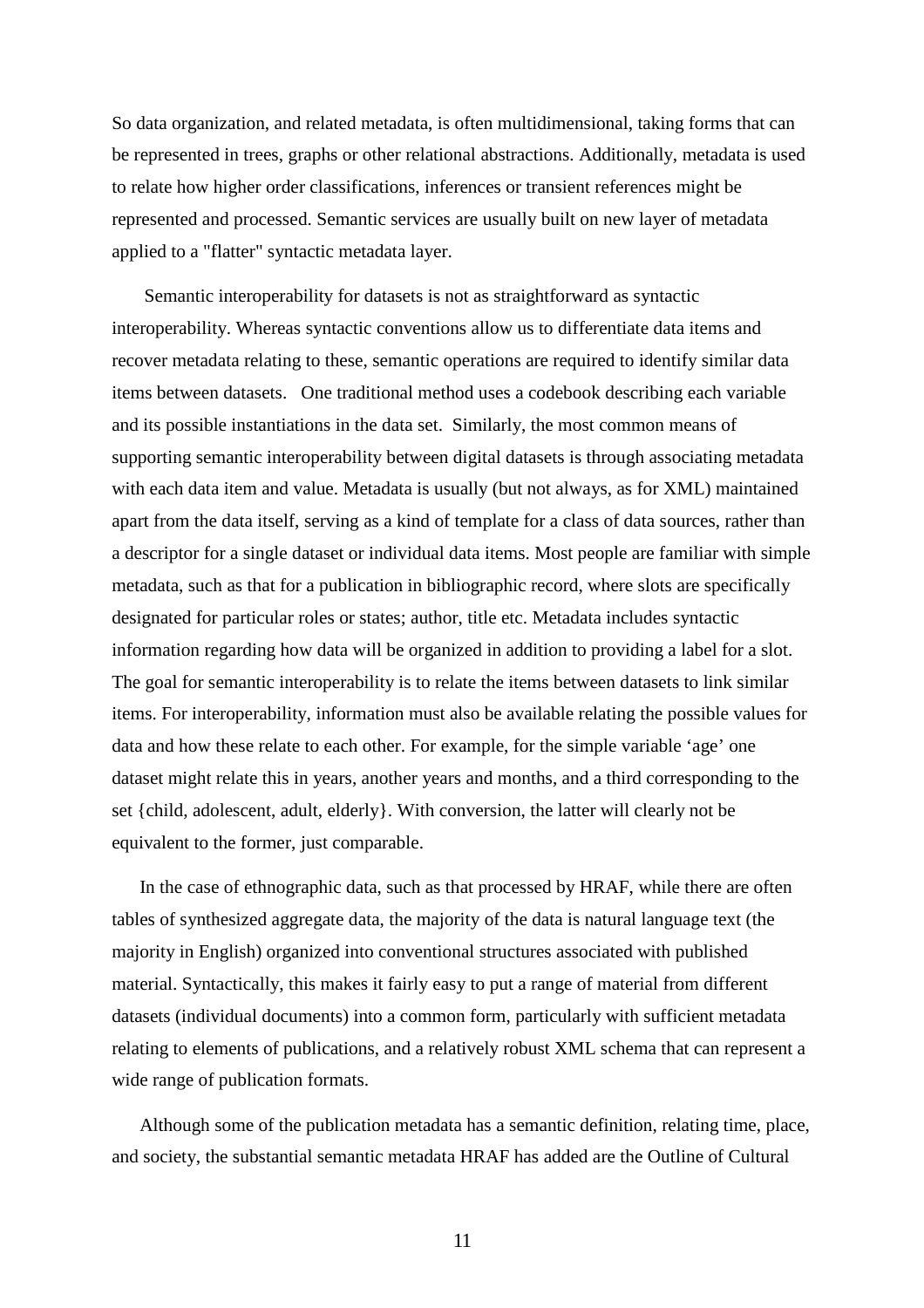Materials (OCM) subject classifications applied by anthropologically-trained HRAF analysts. These allow, for example in searching for information about a particular topic such as how marriages are arranged using the OCM code "Arranging a Marriage" in an Advanced Search which ensures that the text of a given search unit contains information relating to the topic. However, in the current version of eHRAF, the researcher has to make his or her own decisions about the forms of the arrangements. Are arranged marriages customary? If so, how are they arranged? Or, do individuals decide on whom to marry? If so, are there customary patterns of courtship? In other words, after finding the passages with information, researchers are then on their own.

Pragmatic interoperability recognizes that for standards to be adopted by the anthropological community these must have clear benefits, have useful levels of partial adoption, and be researcher-extensible and open to application for legacy data sets. Identifying the pragmatic requirements for data re-use in interdisciplinary research goes beyond simply matching up elements syntactically, structurally and semantically. For example, relating the interaction of ethnographic research with genetic research is not a simple matter of identifying and structuring data, but requires some form of common reference or context, such as applying to a common population or site.

#### **Steps HRAF Is Taking To Improve Interoperability**

In HRAF development we are using several approaches to promote syntactic interoperability. The most important change dates to the first online version of the database when SGML was used to mark up the text, structure of the text, and associated metadata, which was then converted to XML in the mid-2000s and published in XML in 2008. XML provides the following advantages: 1) it is far easier to perform a range of transformations of the document text and context; 2) it makes a wider range of queries much easier to perform, including queries that reference the context of matching entries; and 3) it promotes transformation into more specialized outputs that can be further processed for further analysis and customized reporting. Even though each document has a unique structure and content, these are syntactically encoded using the same XML schema, and makes interoperability from these heterogeneous sources at least possible.

To increase semantic interoperability in the future, we plan to base further services on searching a transformation of the present HRAF Production XML schema into what we call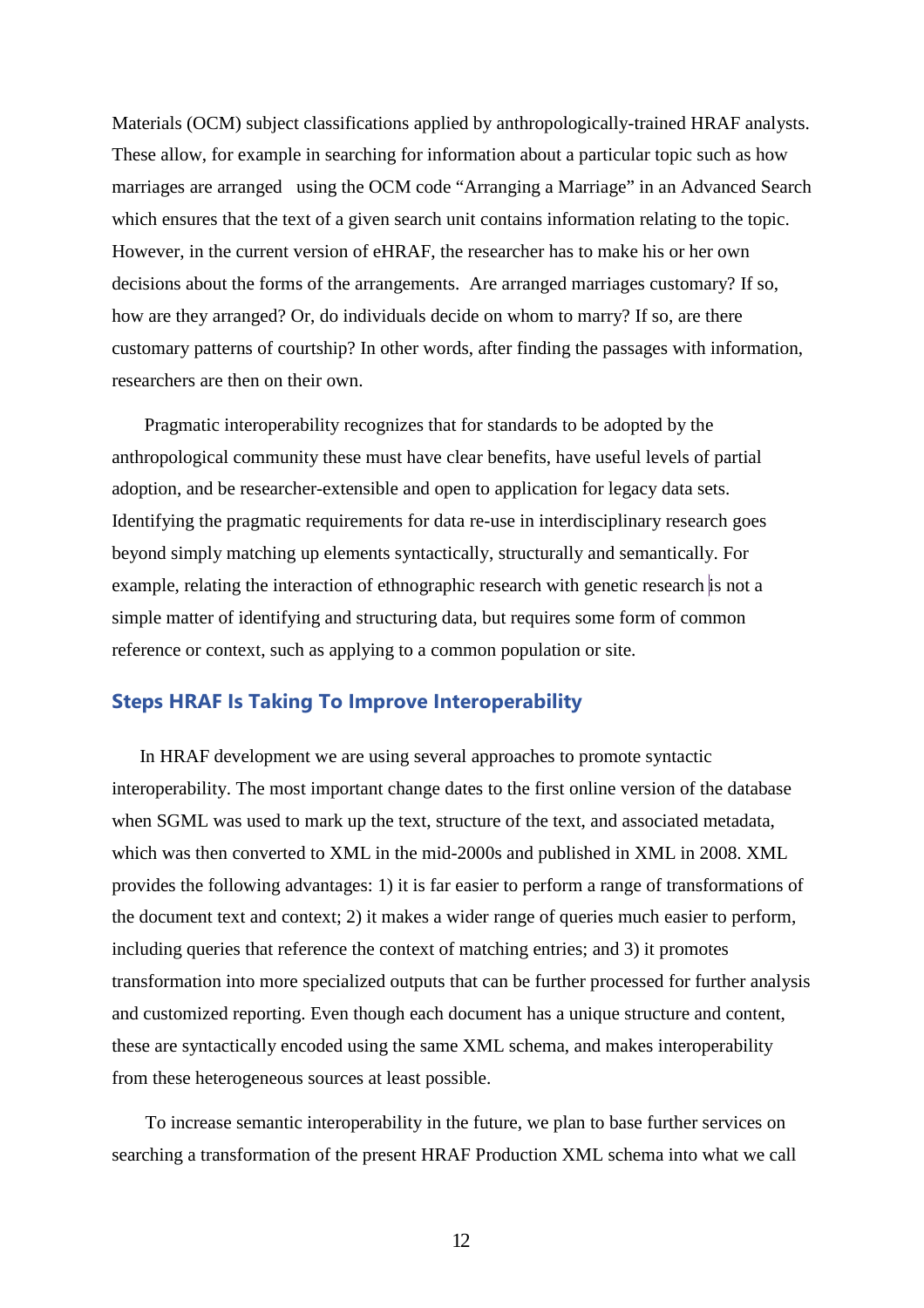the HRAF vDoc XML schema (vDoc stands for "virtual document"). In contrast to the Production schema, which tries to reproduce the structure of the original documents, the vDoc schema reduces some of the heterogeneity between works by standardising relevant document structure and context, making relevant metadata available at the level of an SRE or search and retrieval unit (usually a paragraph) instead of having to retrieve it from the document context. We also plan to add multiple versions of the text in each record including the original markup, a text only version, a record of the parts of speech for the plain text content. We will also add statistics relating to the text, ranging from simple frequencies within the search unit, and an indication of which terms have 'gravity' (also appear in prior and/or subsequent search units). There will be other additions to support semantic interoperability. The vDoc XML structure will provide a uniform way to represent both the base data and references to the base data. Within the HRAF services framework each service will produce a vDoc as output, excepting a few whose purpose is to render vDocs into forms for display or interchange with other tools and platforms. However, most services transform or aggregate other vDocs into a new composite vDoc. vDocs are flexible enough to embed most other data formats, so can serve as an all-purpose media for compositing different data streams and types.

The use of topic-mapping in conjunction with OCM classifiers will be at the intersection of semantic and pragmatic interoperability as it will leverage the OCM and the decisions analysts make with respect to the OCM in conjunction with topics emerging from the texts, hopefully reflecting the ethnographers' intentions. Pragmatic interoperability supports the researcher's capacity to answer specific questions while drawing across data from different sources. The OCMs alone are a powerful tool in this respect, and the basis for the degree of success the HRAF databases enjoy. But the extent of manual labor required to utilize the material once located is quite onerous. In its most basic use topic-mapping will help reduce effort by helping the researcher to reduce the set of results examined, since topic-mapping provides much more detail regarding the contents than the OCM classification.

Pragmatic interoperability is primarily about integrating across platforms and disparate models. We will turn to this next in the context of a plan for a service platform to incorporate new ethnographic data from others.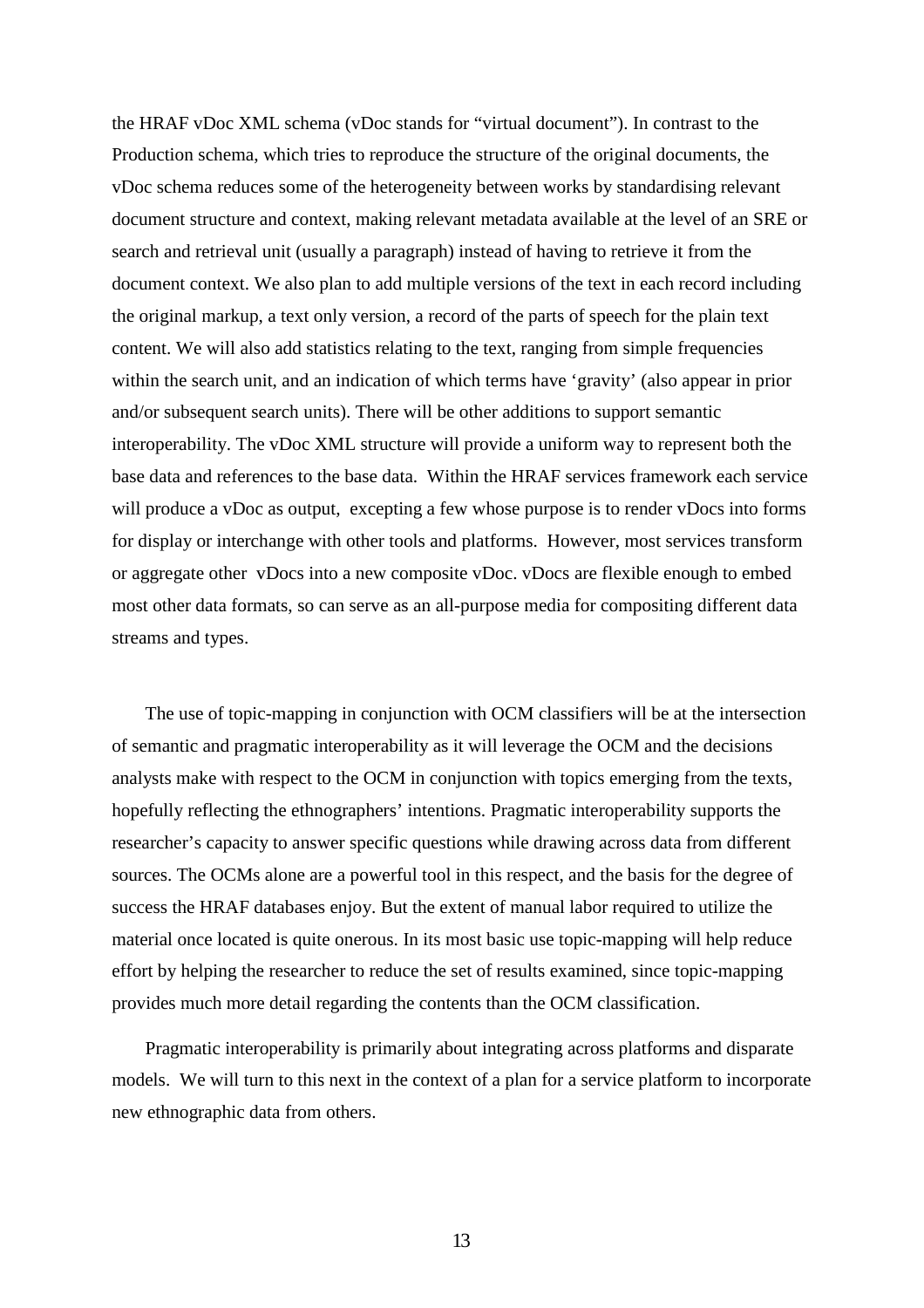#### **Towards a Service Platform for Broader Re-Use**

Beyond the present HRAF resources, we are working towards expanding access to and reuse of other researchers' underlying and published ethnographic and other data, without compromising confidentiality or other constraints, to promote reuse of data generally in a new services platform. There are considerable problems with publishing most of the material that an ethnographer collects during fieldwork in a given society. Most of the information is highly personal and often sensitive, and agreements for use often involve per person and occasion agreements,. Even then, the ethnographer has a duty of care that goes beyond the agreement of the people involved. The topics researched often contain highly confidential material that has a high potential for personal, political, or even legal damage. Because the record is cumulative and detailed, even redaction and anonymizing is inadequate to protect interests, as it is often quite simple to work out the identity of specific individuals.

One partial solution to the confidentiality problem is to search within underlying text, other than for embargoed terms (such as personal names and place names) and topics (such as potentially subversive activities) designated by the contributing researcher, but to not return the matching underlying text. Rather, a range of transformations of the results are made available to be reported (as permitted by the contributor). These include basic information, such as word frequencies for the results or sub-units of the results and also the embedding document context, but also topic maps for the results, and various approaches to narrative or more structured summaries of the content. Further leveraging the HRAF collection, examples from HRAF similar to those for the undisclosed text results would be available so that researchers can see the range of material across a designated range of HRAF cultures that corresponds to the themes in the confidential material. In addition to their exemplary value, these will assist in interactive auto-coding of the unseen material.

Drawing on correlations between HRAF derived text which includes OCM classifiers, and texts submitted by other researchers which do not, a graph can be created with will facilitate assignment of OCM codes to the external texts, either automatically, or with some assistance by the depositing researcher. A services platform for detailed topical analysis of underlying texts together with outer textual metrics will be configurable to different topical graphs and, potentially, ontologies other than the OCM. Tools will be developed to assist researchers in situating their own results with respect to others for comparative purposes using material submitted by other researchers in addition to the HRAF materials. These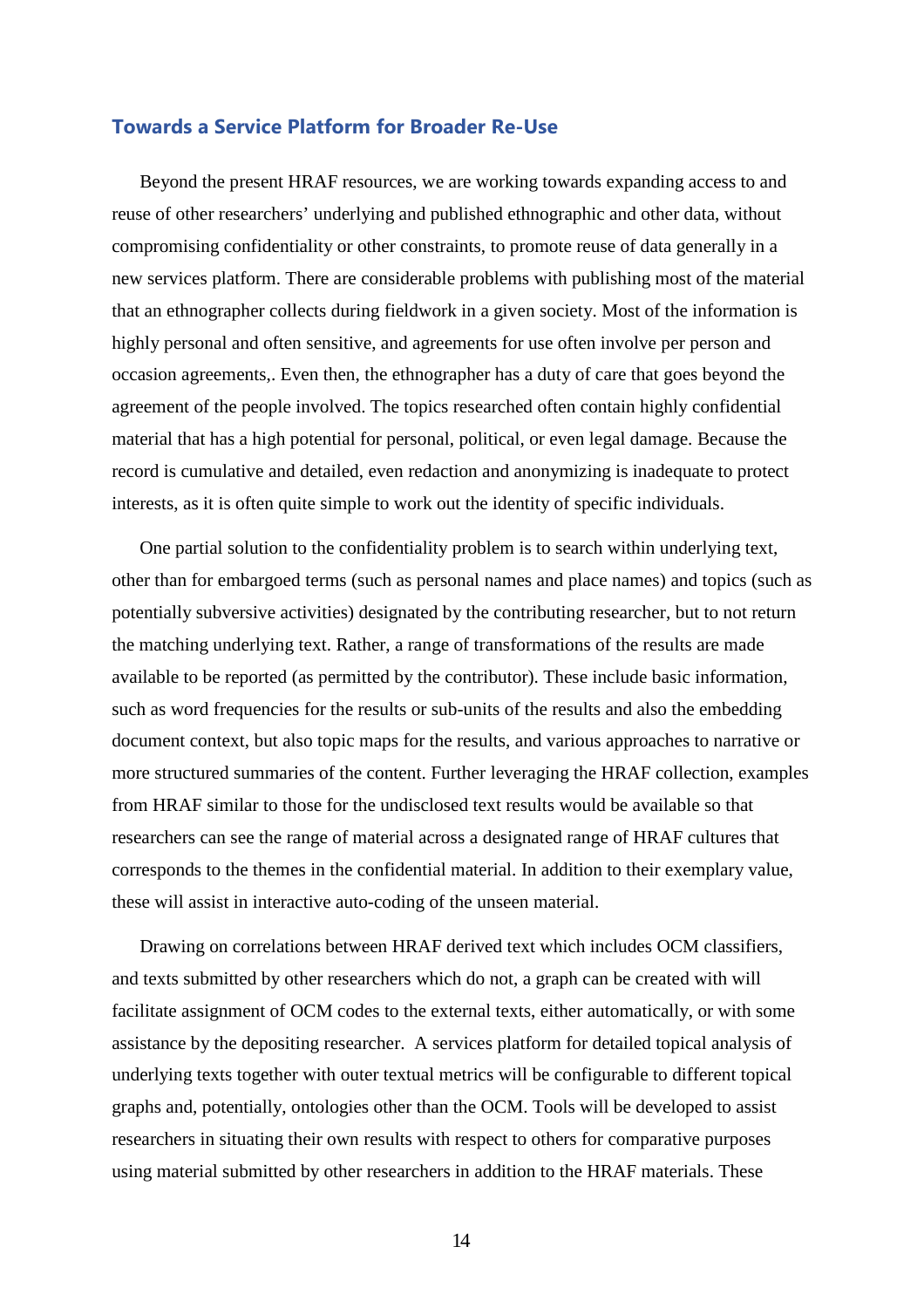services will operate on sources directly submitted by researchers to the repository and published material, for which underlying text will not be quoted, and additionally the expertly analyzed, classified and curated ethnographic data corresponding to a number of accepted samples (the HRAF Collection of Ethnography) using standardized topical tags from the Outline of Cultural Materials.

Some of the material we will want to integrate with the HRAF corpus will have been developed with other schemas and models. To achieve pragmatic interoperability, we will be exploring a method analogous to the notion of "docking" originally proposed by Axtell et al. (1996) for agent based modelling. Docking is a method of establishing connections between apparently disparate models which have some matching or related classes, variables or parameters. Collaborating researchers find common ground where their respective descriptive understanding of their datasets (perhaps as a model) are sensitive directly or indirectly to each other, collectively building a new layer that "glues" the two together. However detailed knowledge of the others' model is not necessary for a given researcher, only the agreed model that connects the two. Pragmatically, a "docking" approach helps researchers focus mainly on their own research problems but allows them to further explore the impact of the larger context on their research problem. For example, by relating marriage, the distribution of a relatively rare allele and mortality the social anthropologist, biological anthropologist and demographer each gain insight into how context refines more general understanding.

### **Conclusion: Expanding HRAF Research Services**

Currently the eHRAF application available to the membership has a fixed set of options for search and reporting, fairly typical of current generation web applications. But we are repurposing search and retrieval operations as a variety of services that are independent of any specific web application. Our present HRAF XML schema is oriented towards reproducing the original appearance of a publication, and has a very complex structure due to the heterogeneity of the 8000 or so sources we use, spanning over 100 years of ethnographic evolution. We will retain this structure for production and archival purposes, but to facilitate large scale search and retrieval services we are normalising the structure to focus more on associating key metadata and pre-compiled statistics with each paragraph so that it can be more easily evaluated within a given search, and a broader range of search criteria used. Our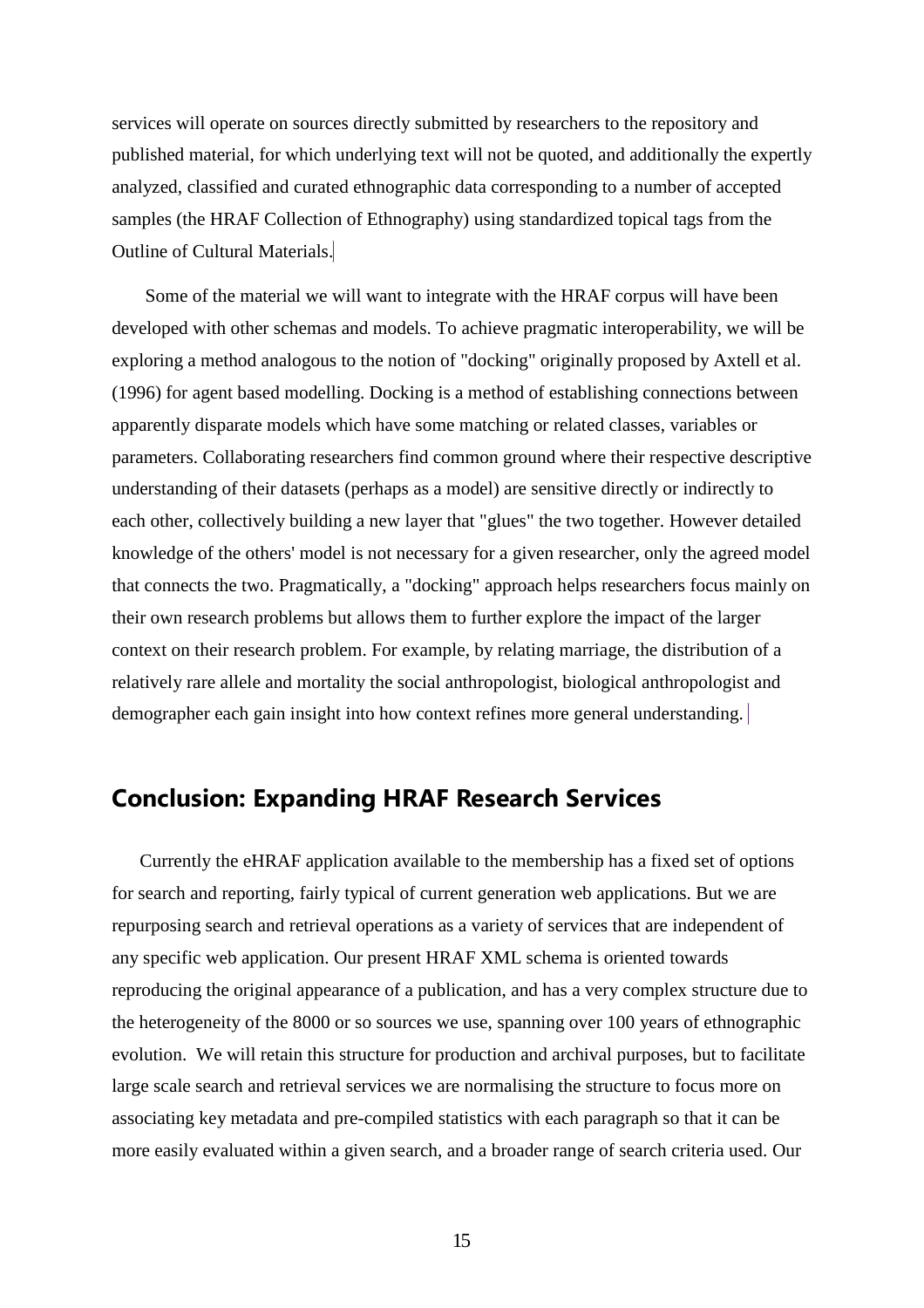principal goal is to develop new tools and infrastructure to support primary and secondary ethnographic research using the data resources available at HRAF.

The new services will leverage attributes that identify pertinent metadata such as culture, region, time of description, time of publication, type of author (e.g., ethnologist, geographer, missionary), in addition to the present text and associated analyst supplied OCM subjects. We are working on auto-classification capabilities based on the HRAF collection that will enhance conventional topic extraction (ontological classification), tools to support coding materials for value (epistemological assignment) and work towards auto-coding techniques to promote broad consideration of comparative analysis and situation of human practices and behaviors for basic and applied research. To support data mining we are developing services with which we are experimenting with different approaches to producing topic maps suitable for paragraphs in context and with auto-classifying paragraphs and larger sections with OCM categories in a manner consistent with our professional analysts. We are also exploring methods to apply similar auto-classification to other sources, ranging from academic publications in anthropology to newspaper articles. Finally, beyond the present HRAF resources, we are working towards expanding access to and reuse of other researchers' underlying and published ethnographic and other data, without compromising confidentiality or other constraints, to promote reuse of data generally in a new services platform that will enable many researchers to add their own materials to enhance the ethnographic corpus and promote re-use of ethnographic data within the bounds of well-established and well-founded ethical constraints.